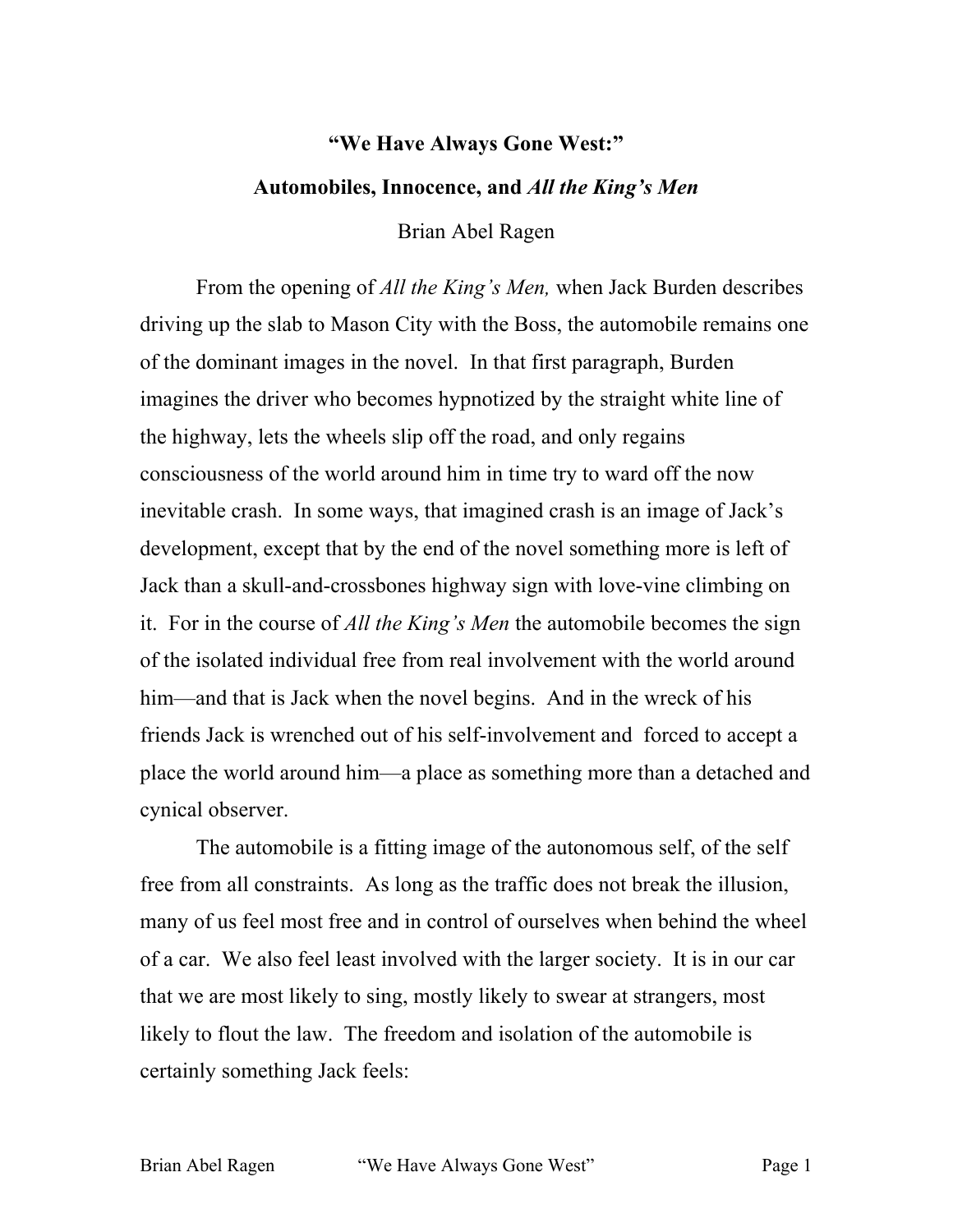There is nothing more alone than being in a car at night in the rain. I was in the car. And I was glad of it. Between one point on the map and another point on the map, there was the being alone in the car in the rain. They say you are not you except in terms of relation to other people. If there weren't any other people there wouldn't be any you because what you do, which is what you are, only has meaning in relation to other people. That is a very comforting thought when you are in the car in the rain at night alone, for then you aren't you, and not being you or anything, you can really lie back and get some rest. It is a vacation from being you. There is only the flow of the motor under your foot spinning that frail thread of sound out of its metal gut like a spider, that filament, that nexus, which isn't really there, between the you which you have just left in one place and the you which you will be when you get to the other place. (Warren 128)

Of course Jack has to go on and explain why he is in the car: because the self constructed by years of history has prepared a certain destination for him. But in the driver's seat his feels alone and free from self.

The automobile is an image of an even more powerful sort of freedom in the American mind. Our automobiles are an extension of the frontier. If they had no association with the dream of leaving it all and starting fresh somewhere beyond all ties and memories, why would American cars so often be named for wild animals (Mustangs, Cougars), or for our first explorers (La Salles, De Sotos, Cadillacs), or for the explorers' goal (El Dorados)? And the idea of the frontier promises that there is always a fresh start, that it is possible to escape from any situation that constrains your freedom, and, most importantly for Jack Burden, that the burden of the past may be left behind. In our frontier myth, the isolated moving hero can escape from both his own past and the pasts of his family and society by moving on—usually by moving west. In this century, with the frontier long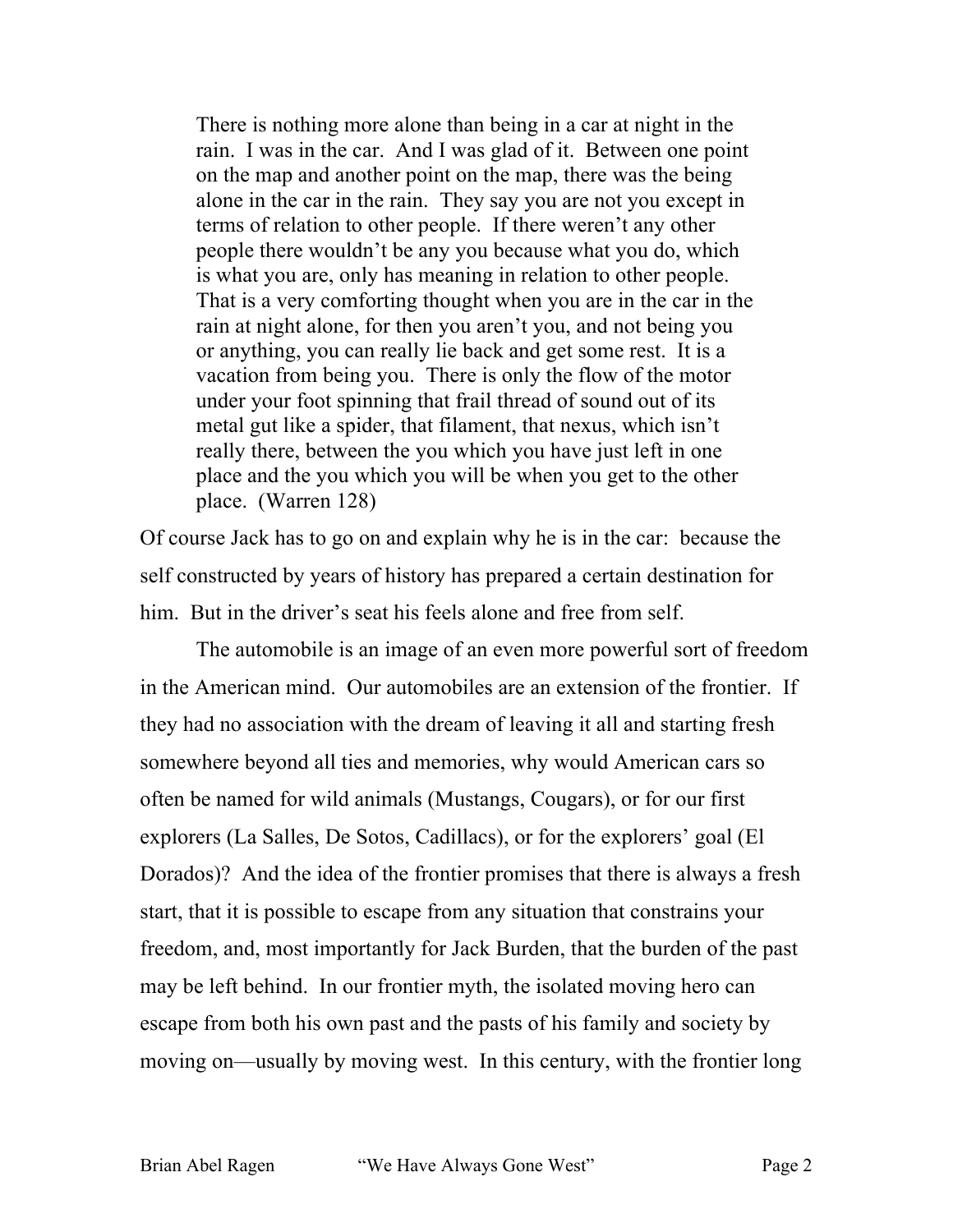vanished, the same tradition of movement continues in the aimless travel of a man in a car.

Movement has always been characteristic of the figure in American literature that R.W.B. Lewis calls the American Adam. The hero that the classic American novels either celebrate or satirize is the man who is free from all connections to any other being. He has no significant past and creates his own identify. (He names himself rather than bearing a name given to him by a parent.) His "initial habitat," as Lewis put is "is space as spaciousness, as the unbounded, the area of total possibility" (Lewis 91). The space he literally travels through is usually, of course, the western frontier of woods and prairies. He begins outside of society, and his triumph is to stay outside any relationship that might impair his freedom. He is an emblem of innocence. Outside society, he is not party to the inevitable crimes and compromises that communal life demands. Acknowledging no parent, he inherits no guilt from an earlier generation. And avoiding marriage and "domesticating women" he passes no burden on to impair the innocence of another generation. He is, in Lewis's words

emancipated from history, happily bereft of ancestry, untouched and undefiled by the usual inheritances of family and race; an individual standing alone, self-reliant and self-propelling, ready to confront whatever awaits him with the aid of his own unique and inherent resources. (Lewis 5)

This is the role Jack Burden tries to play in his long drive west—and, as the "self-propelling" in Lewis's description suggests, an auto-mobile is an appropriate vehicle for this figure in a technological age.

The American Adam is, of course, an embodiment of a theological idea. In his innocence and freshness, he represents a denial of original sin and human depravity. When, in the first half of the nineteenth century, he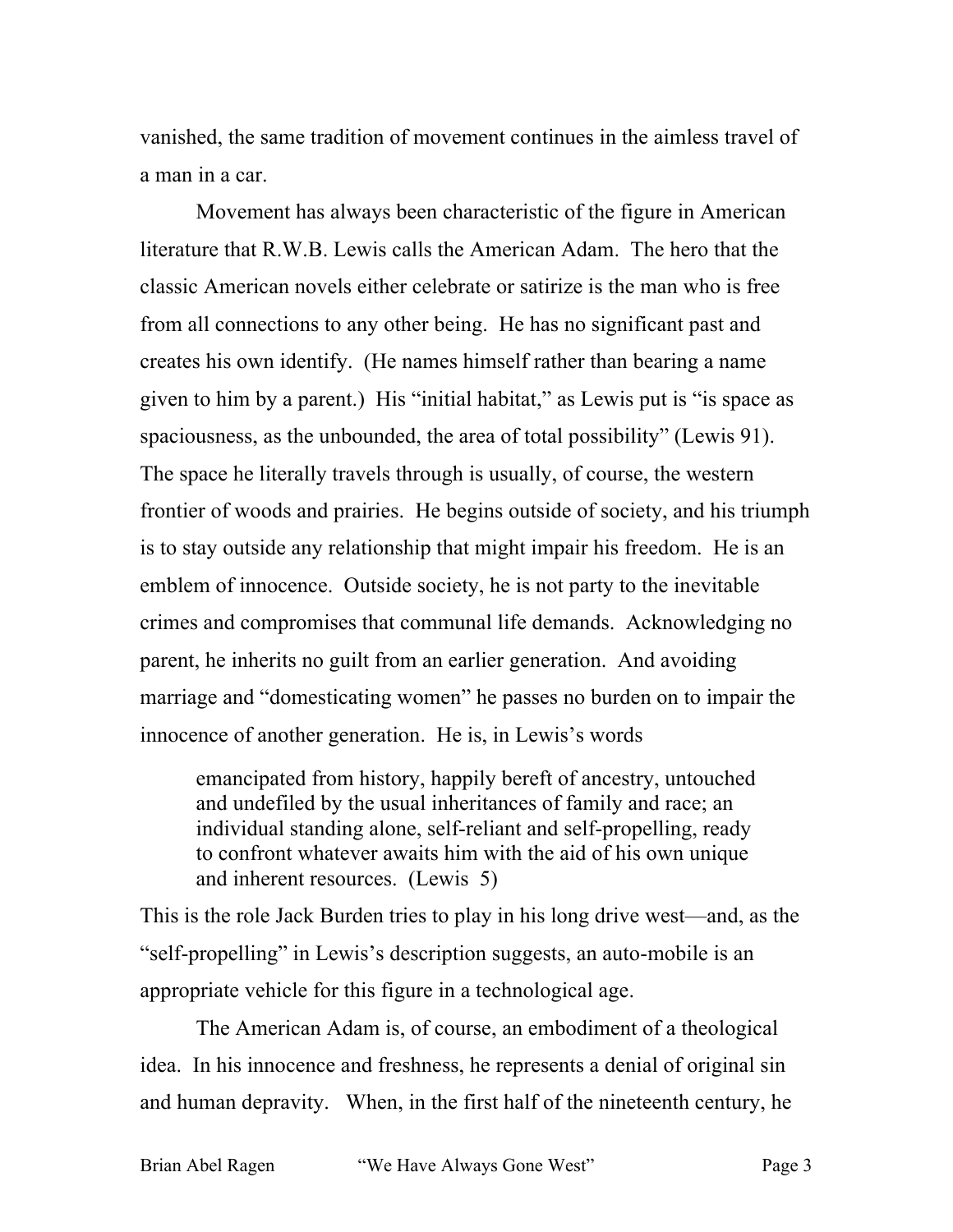made his first appearance in American literature, the liveliest intellectual movements were the Unitarians and Transcendentalists, who rejected any idea of inherited guilt. In the merged image of the frontiersman and of Adam before the fall, they discovered an image of original innocence. The frontier seemed to provide the completely fresh beginnings that the doctrine of original sin denied. It was also as if the westward movement of the American nation had erased the Fall and the expulsion of humankind from paradise to the lands east of Eden. In figures like Natty Bumppo, American novelists created not just visions of freedom, but of innocence, of innocence even from the stain of original sin. And the ever-moving figures in later American literature often represent the same idea, though that vision of innocence is often ironically undercut.

The idea of original sin dominates *All the King's Men.* "Man is conceived in sin and born in corruption and he passeth from the stink of the didie to the stench of the shroud. There is always something" (Warren 49). Willie Stark means that there is always some dark part of of a man's past for the blackmailer to find, but the grim phrase that is repeated through the novel means more than that. There is no innocence, and everyone shares some complicity in the evils around him. The past, for good or evil, cannot be escaped. What Jack Burden discovers is the sin of his father. He also discovers his own complicity in evils of his time. The discovery of his real father, of his father's crime, and of the way his own actions have led to the destruction of his friends, is finally liberating. Armed with the knowledge of his own guilt, Jack can right the course of his own life—marrying Anne Stanton, finishing the biography of his ancestor, and tending his dying putative father. Jack's story ends on a note of completion and fulfillment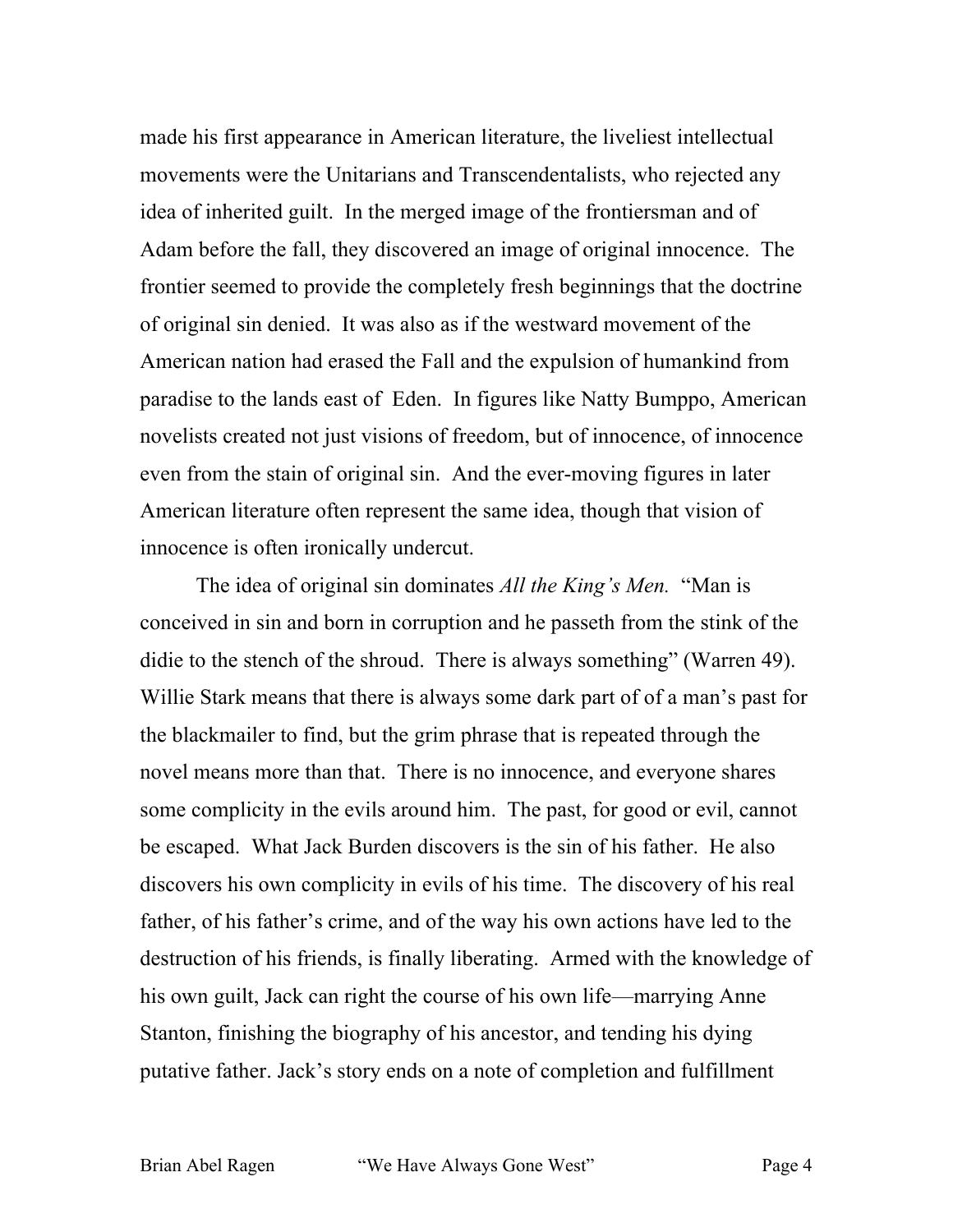only because he has found and acknowledged the sins of his family and himself. There is indeed always something.

But earlier in the novel Jack Burden wants, not to acknowledge the guilt he is involved in, but to run from it. When he learns that Anne Stanton is having an affair with Stark, he suffers both because his early image of innocence is destroyed and because he realizes that he has, by bringing Anne and Stark together, brought its destruction about. He runs from guilt in a car heading west. In his long drive from the Gulf of Mexico to Long Beach, California, he recapitulates the journeys of all the other Americans who have lit out for the West when they had a past they wanted to escape or a present they could not endure.

That was why I had got into my car and headed west, because when you don't like it where you are you always go west. We have always gone west...

That was why I came to lie on a bed in a hotel in Long Beach, California, on the last coast amid the grandeurs of nature. For that is where you come, after you have crossed oceans and eaten stale biscuits while prisoned forty days and nights in a stormy-tossed rat-trap, after you have sweated in the greenery and heard the savage whoop, after you have built cabins and cities and bridged rivers, after you have lain with women and scattered children like millet seed in a high wind, after you have composed resonant documents, made noble speeches, and bathed your arms in blood to the elbows, after you have shaken with malaria in marshes and in the icy wind across the high plains. That is where you come, to lie alone on a bed in a hotel room in Long Beach, California. (Warren 309)

The frontier lives on in the drive down the highway. But even the echoes of the frontier recall a burden of history larger than Jack's dreadful involvement in the stories of Anne Stanton and Willie Stark. It recalls—as does the history of Cass Mastern, which Jack is not yet ready to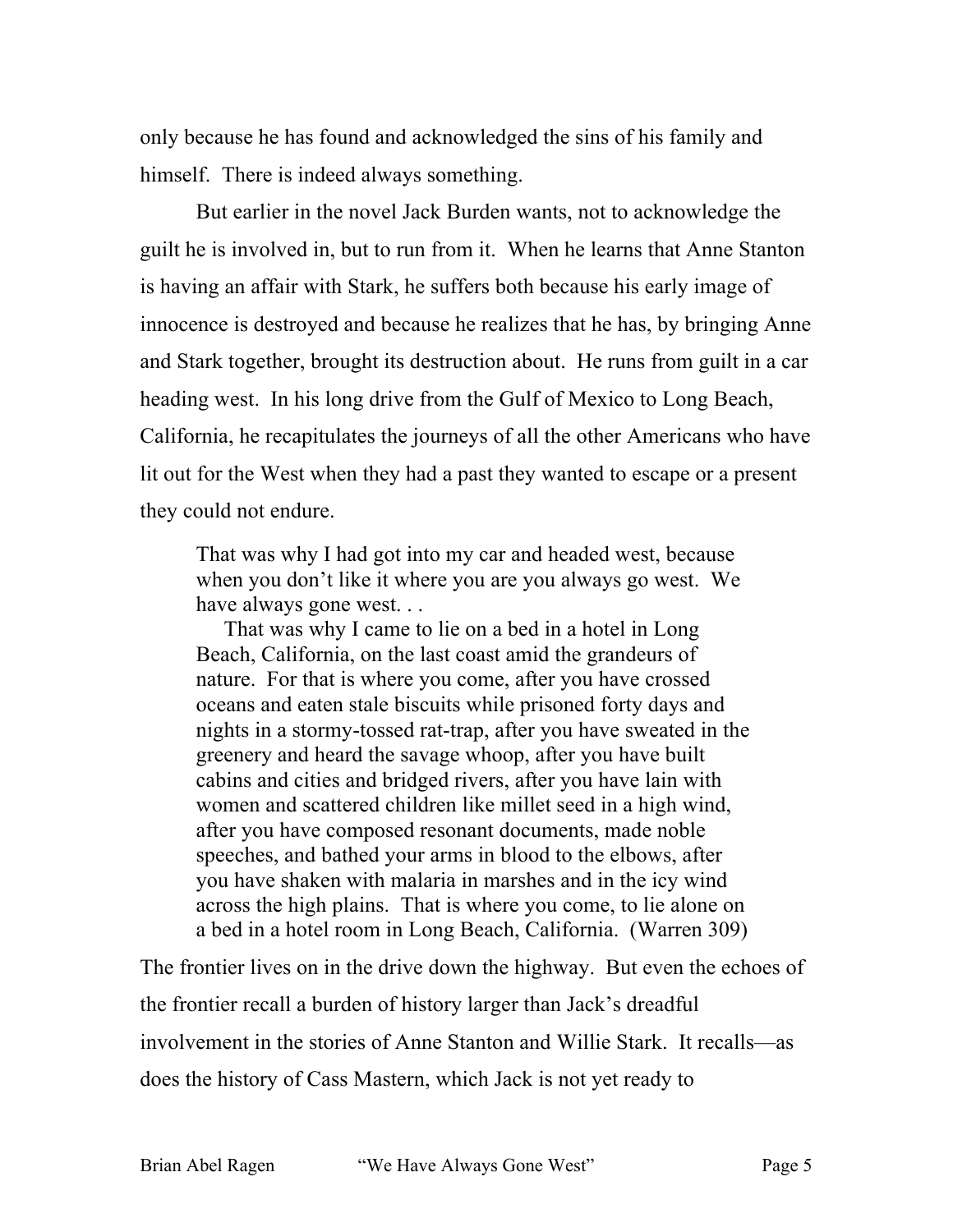understand—the inherited guilt that is every white American's, whose society is built on theft from the Indian and the enslavement of the African. The journey west finally leads nowhere.

Like the journeys of many earlier Americans, who lit out for the territory, Jack's drive does not have a goal. Its purpose is escape from the past, with its memories and its guilt. And escape is what Jack finds, for a time, in his drive. As he drives West, the past unfolds in his memory. As he drives back, he is no longer remembering the things which he had remembered coming out.

For example. But I cannot give you an example. It was not so much any one example, any one event, which I recollected which was important, but the flow, the texture of the events, for meaning is never in the event but in the motion through event. Otherwise we could isolate an instant in the event and say that this is the event itself. The meaning. But we cannot do that. For it is the motion which is important. And I was moving. I was moving West at seventy-five miles an hour, through a blur of million-dollar landscape and heroic history, and I was moving back through time into memory. . .

To the hum and lull of the car the past unrolled in my head like a film. (Warren 271)

The motion keeps the flow of time from settling down into a meaning—a meaning that would doubtless be pregnant with guilt. And once Jack has driven far enough, the past is gone.

In the drive and the motion, Burden is seeking something like a return to childhood innocence. What is more, he does in some sense find that innocence in his drive west. He has kept the image of Anne as an innocent child.

Then, there came the day when that image was taken form me. I learned that Anne Stanton had become the mistress of Willie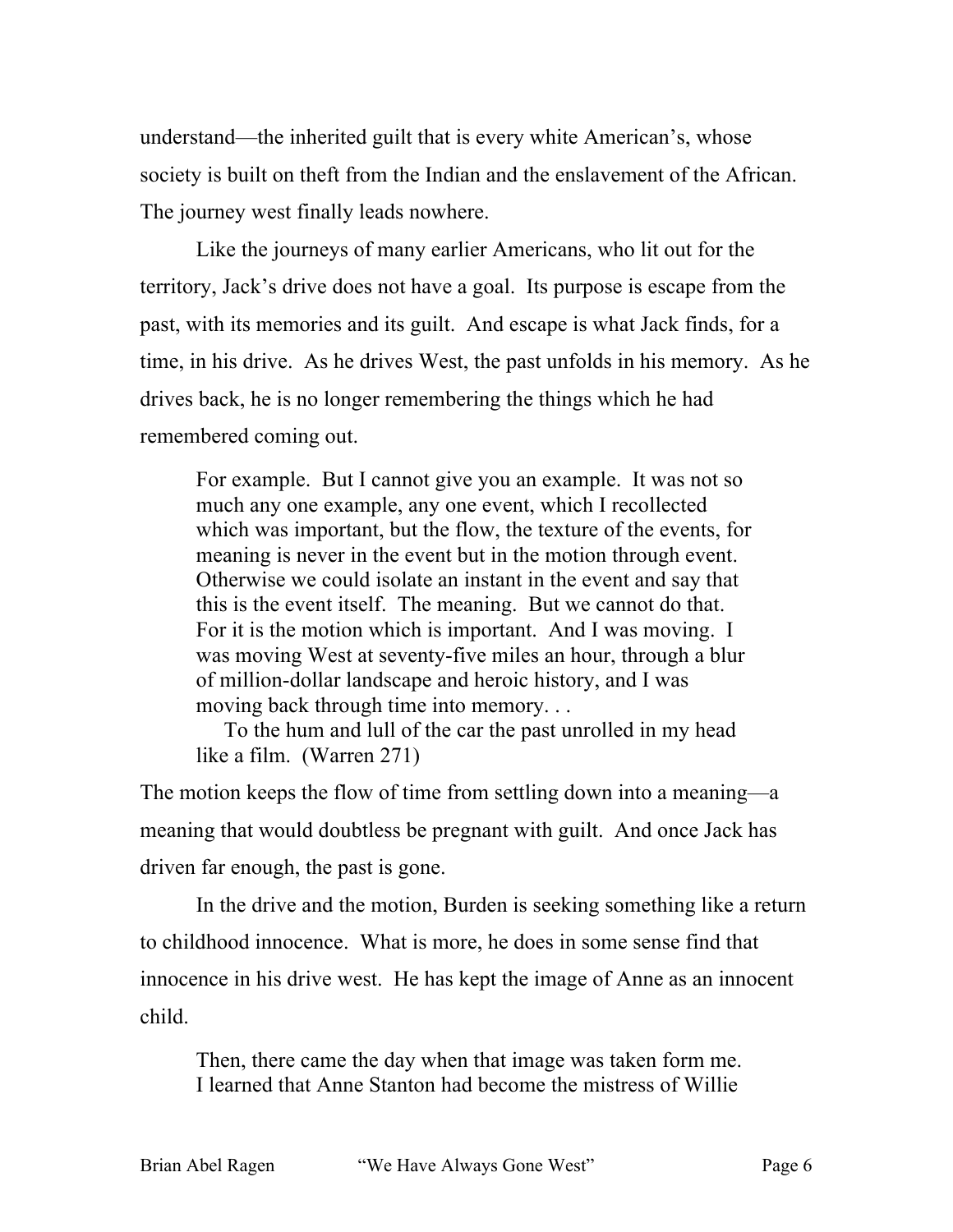Stark, that somehow, by an obscure and necessary logic I had handed her over to him. That fact was too horrible to face, for it robbed me of something out of the past by which, unwittingly until that moment, I had been living.

So I fled west from the fact, and in the West, at the end of History, the Last Man on that Last Coast, on my hotel bed, I had discovered the dream. That dream was the dream that all life is but the dark heave of blood and the twitch of nerve. When you flee as far as you can flee, you will always find that dream, which is the dream of our age. (Warren 311)

The drive gives him the "bracing and tonic" dream that nothing means anything, that "nothing is your fault or anybody's fault." And having decided that nothing is any more than the Great Twitch, Burden can go back:

For after the dream there is no reason why you should not go back and face the fact which you have fled from (even if the fact seems to be that you have, by digging up the truth about the past, handed over Anne Stanton to Willie Stark), for any place to which you may flee will now be like the place from which you have fled. . . . And you can go back in good spirits, for you will have learned two very great truths. First, that you cannot lose what you have never had. Second, that you are never guilty of a crime which you did not commit. So there is innocence and a new start in the West, after all. (Warren 311)

This innocence may be very different from that of the nineteenth century American Adam, but, with its discovery of a dream of innocence in aimless travel westward, it is part of the same tradition. (That you are never guilty of a crime which you did not commit was just the Unitarians' point.) And innocence through nothingness certainly was the dream of the age in 1946, when *All the King's Men* first appeared. The argument for Man's freedom from guilt that Jack intuits on his hotel bed in Long Beach, with its paradoxical combination of freedom and determinism, is not so very different from the doctrines Sartre was expounding in France when Warren wrote his novel.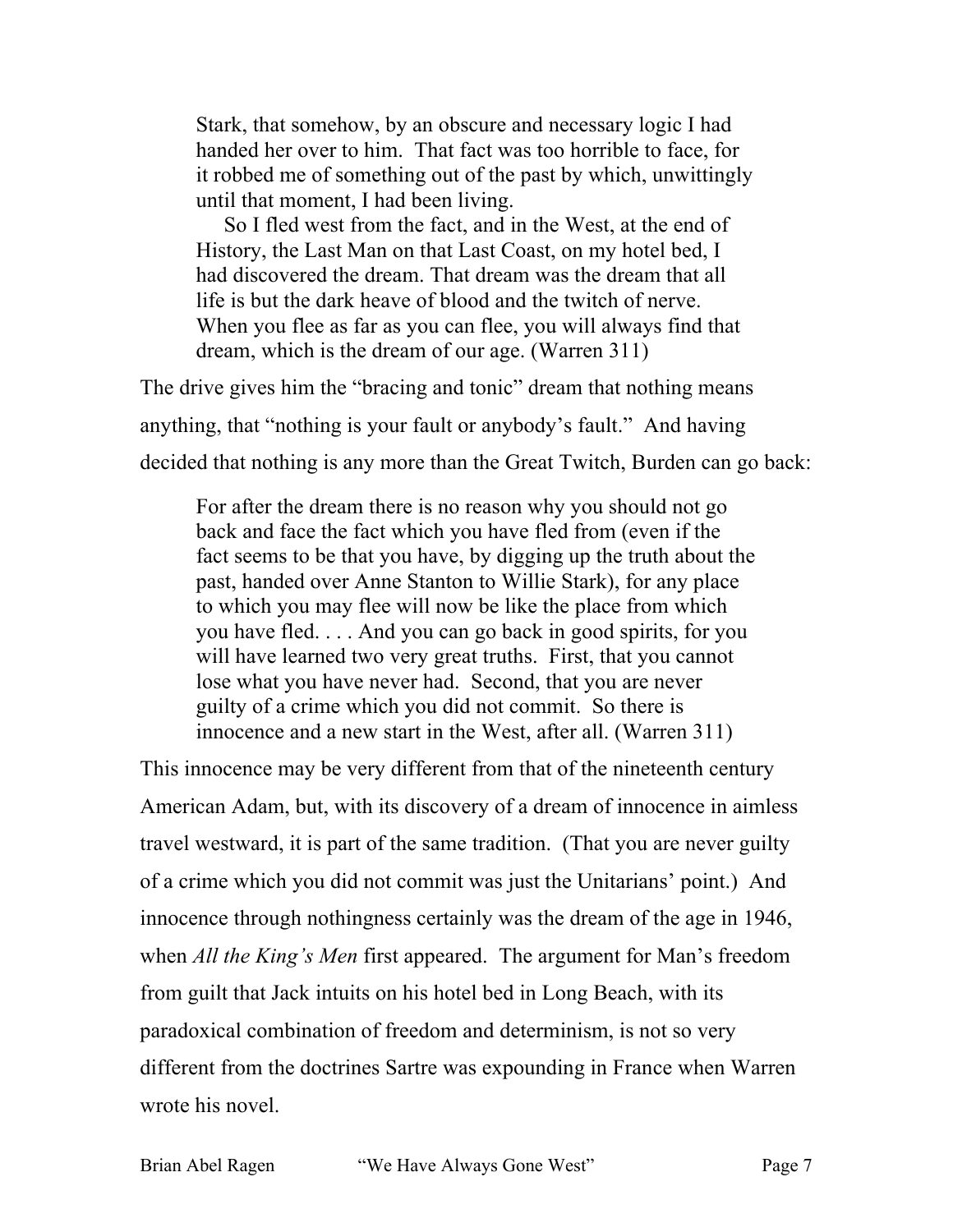Adam Stanton's murder of Willie Stark is the instant that shows how involved each character is in the history and guilt of all the others. And in Jack's fruitless attempts to find Adam before he does anything, there is an emblematic moment involving an automobile. Jack's first step is to go to Adam's house:

When I saw his car sitting out front I figured I had played into the blue ones. I parked my own car, noticed that the driver's door of his car was open and might get swiped off by a passing truck and was certainly letting the seat get wet. . . .(Warren 391)

Realistically, the abandoned car with the open door makes no sense: Adam might have driven to the capitol to find Stark. But it makes perfect sense symbolically. As his name suggests, Adam wants to go through life in perfect innocence. His clinical detachment, his Spartan apartment, even his passion for music—the purest of the arts—all show his refusal to be really involved in human affairs. After he receives the final blow to his idea of innocence, and believes that he is not just the son of a corrupt father, but also "pimp to his sister's whore" in the relationship between Anne and Stark, Adam abandons isolation and innocence. When he comes to his violent involvement in history, he does not drive in isolation: he abandons that emblem of innocence and walks toward his fate through rain and mud.

After the deaths of Adam Stanton and Willie Stark, Jack Burden awaken from the dream that all is the Great Twitch, and by the end of *All the King's Men* Jack believes that there is always something rather than that there never is anything. For Burden—and Warren—finally see us involved in a significant history of wrong instead of a meaningless state of innocence. The sense of innocence found on the drive west is just an illusion.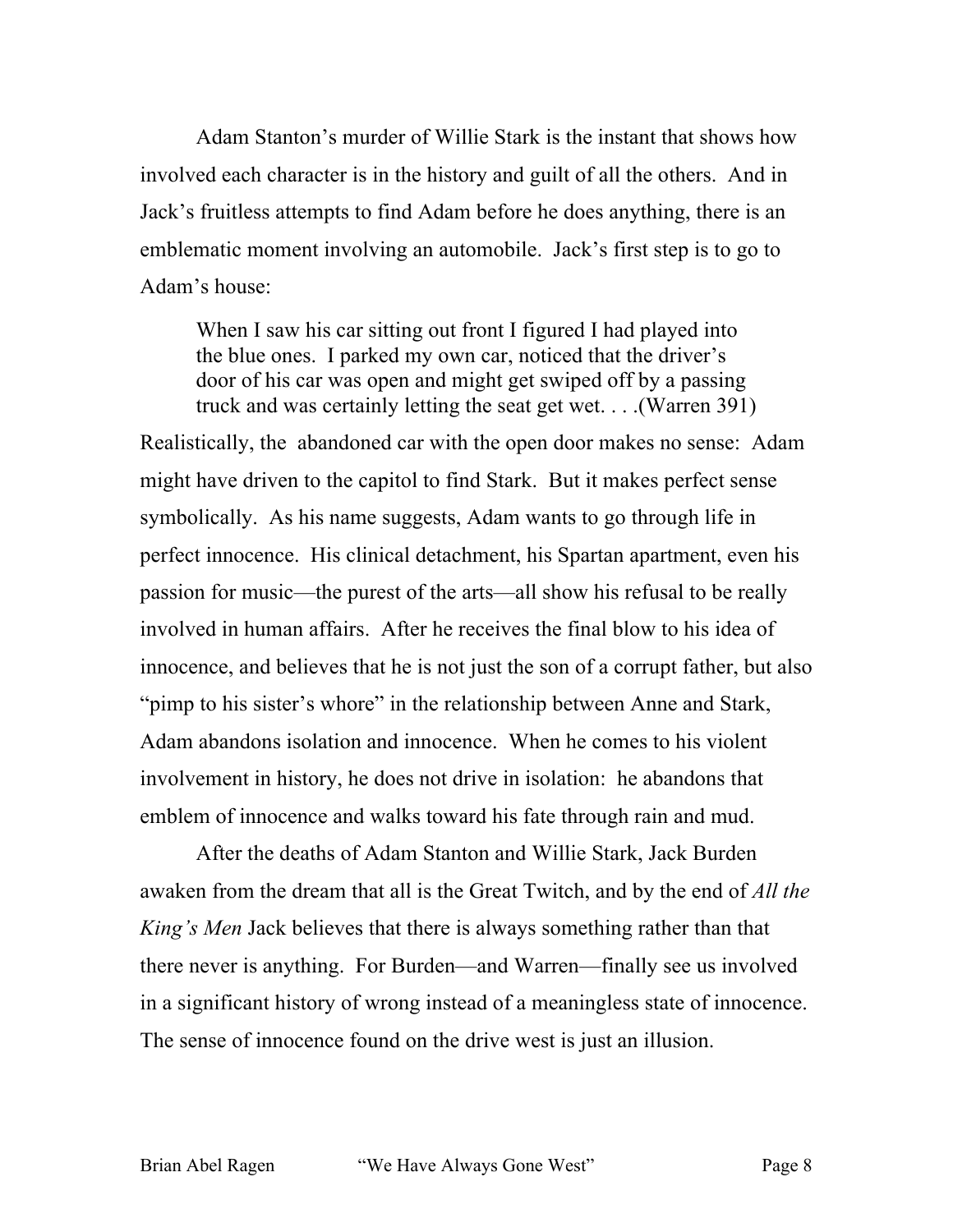Other Southern writers, Flannery O'Connor most notably, follow Warren in embodying the tradition of innocence through movement in the automobile. (It is the creed of O'Connor's Church Without Christ that "nobody with a good card needs to be justified.") And this identification has remained appropriate. American popular culture—in its presentations of both the individual and the nation—still clings to an image of innocence. And, as movies, ads, and popular songs show, it still presents that idea of innocence through image of a fast moving car.